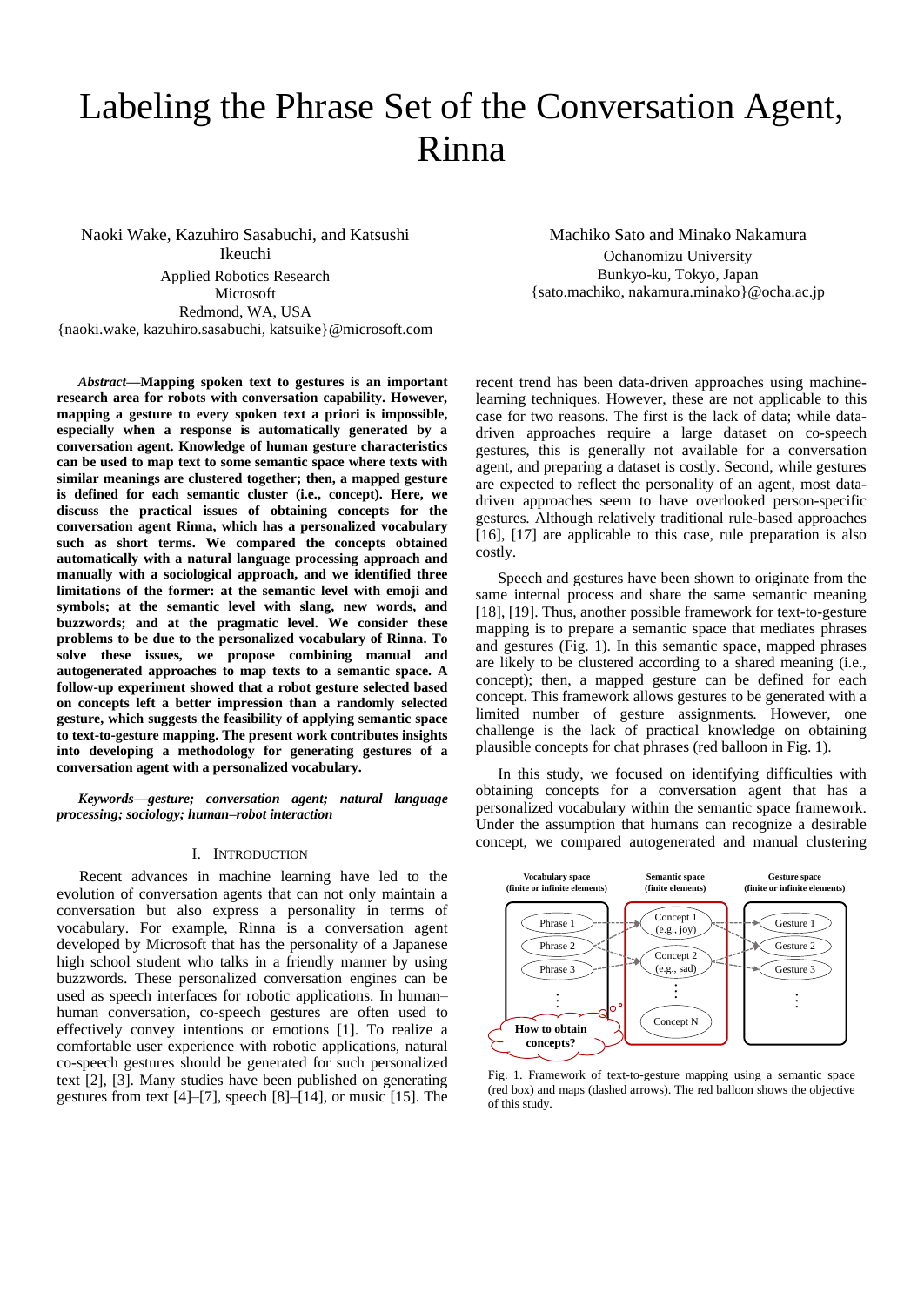approaches applied to a Rinna phrase set. The autogenerated clustering was based on a natural language processing (NLP) methodology, and the manual clustering was based on a sociological methodology. A qualitative comparison of the clustering results revealed several pitfalls for the application of autogenerated clustering due to the personalized vocabulary of Rinna. To solve these issues, we propose combining the manual and autogenerated approaches. A follow-up experiment showed that a robot gesture selected according to a semantic space framework left a better impression than a randomly selected gesture. The present work contributes insights into the development of a methodology for generating gestures of a conversation agent with a personalized vocabulary.

## II. RELATED WORKS

Research on generating co-speech robot gestures can be classified into two types. First, rule-based methods define gestures for selected words or phrases [16], [17]. They have the advantage of simple implementation, but they require a large amount of human effort to assign movements to words. The second type is machine learning. Recent years have seen great advances in machine learning because of the development of deep neural networks and emergence of large datasets [4]–[15]. This approach can be used to generate a synchronized and natural gesture even if a word is difficult to translate to a gesture by interpolating the word-to-gesture mapping function. However, current end-to-end methods have several disadvantages. First, the preparation of a dataset for learning is not an easy task. Second, a model learned with a dataset containing multiple speakers tends to lose the characteristics of individual speakers. While desirable gestures are expected to reflect the personality of an agent, most data-driven approaches seem to have overlooked person-specific gestures, with the exception of the work by Ginosar et al. [10]. Third, the output motion lacks interpretability because there is no intermediate representation between the input and output [5], [6]. While some studies have pointed out the importance of semantics in generated gestures, semantic clusters have been limited in number [9] or seem to be abstract [14] in terms of interpretability.

Our proposed semantic space framework (Fig. 1) can be considered as an extension of rule-based methods in terms of the interpretability of text-to-gesture mapping. However, a potential difference is the scalability to a larger phrase set. Once a concept set and concept-to-gesture mapping are obtained, the proposed framework is scalable to phrases generated by a conversation agent. In addition, the framework can generate gestures that reflect the personality of the agent by defining preferable concepts and gestures [14].

#### III. METHODS

#### *A. Overview*

In this study, we used the 358 phrases that were most frequently generated by Rinna from January to March 2018. We opted for a small sample size to make manual clustering feasible. Although the phrases were indirectly influenced by user input, they were purely generated by the system, so no user input was exposed. The phrases were all in Japanese. After

the manual and autogenerated clustering approaches were applied to the Rinna phrases, the generated clusters were qualitatively compared with regard to gesture assignment. To avoid contamination from human preconceptions, the manual clustering was performed before the autogenerated clustering. Based on the comparison, we developed a practical strategy to obtain a clustering space for Rinna. In the following subsections, we detail the manual and autogenerated clustering approaches used in this study.

#### *B. Manual Clustering*

We employed the KJ method for manual clustering, which was invented in the 1960s for the field of cultural anthropology and is named after its creator, Jiro Kawakita [20]–[22]. The KJ method generates a new idea and hypothesis by transcribing a large amount of qualitative data obtained by fieldwork to a card called Label, dividing it into groups, and finding the relationship between the groups. The minimum set of the KJ method consists of four processes: (1) label making, (2) group organization, (3) illustration, and (4) description [22]. Because the purpose of this study was to cluster Rinna phrases, we employed processes 1 and 2. With the KJ method, considerable care must be taken to prevent the arbitrary classification of workers and false recognition of words. We used a two-person system to perform the KJ method. The participants were a man and woman who were familiar with Internet terms and young language. We describe the KJ processes implemented in this study in the following subsections.

## *1) Label making*

This process substantiates data into physical labels. We printed each Rinna phrase on a piece of paper, which we regarded as a physical label.

#### *2) Group organization*

This process was conducted as follows:

- 1. Spread the labels: The physical labels were spread in front of the participants randomly.
- 2. Gathering the labels: The participants read all of the labels multiple times and then moved the physical labels in relation to their conceptual similarity. The moving process continued until the labels were no longer moved. Finally, some labels were semantic, while others were left as singletons. We defined a singleton as a cluster containing one element.
- 3. Nameplate making: The participants assigned an English nameplate to represent the physical labels included in each cluster. For a singleton, the nameplate was defined as the content of the physical label.

## *C. Autogenerated Clustering*

Autogenerated clustering consisted of two steps: (1) vectorization of the Rinna phrases and (2) clustering the vectorized values. These are described below along with the implemented pipeline for application to the Rinna phrases.

#### *1) Vectorization of Rinna phrases*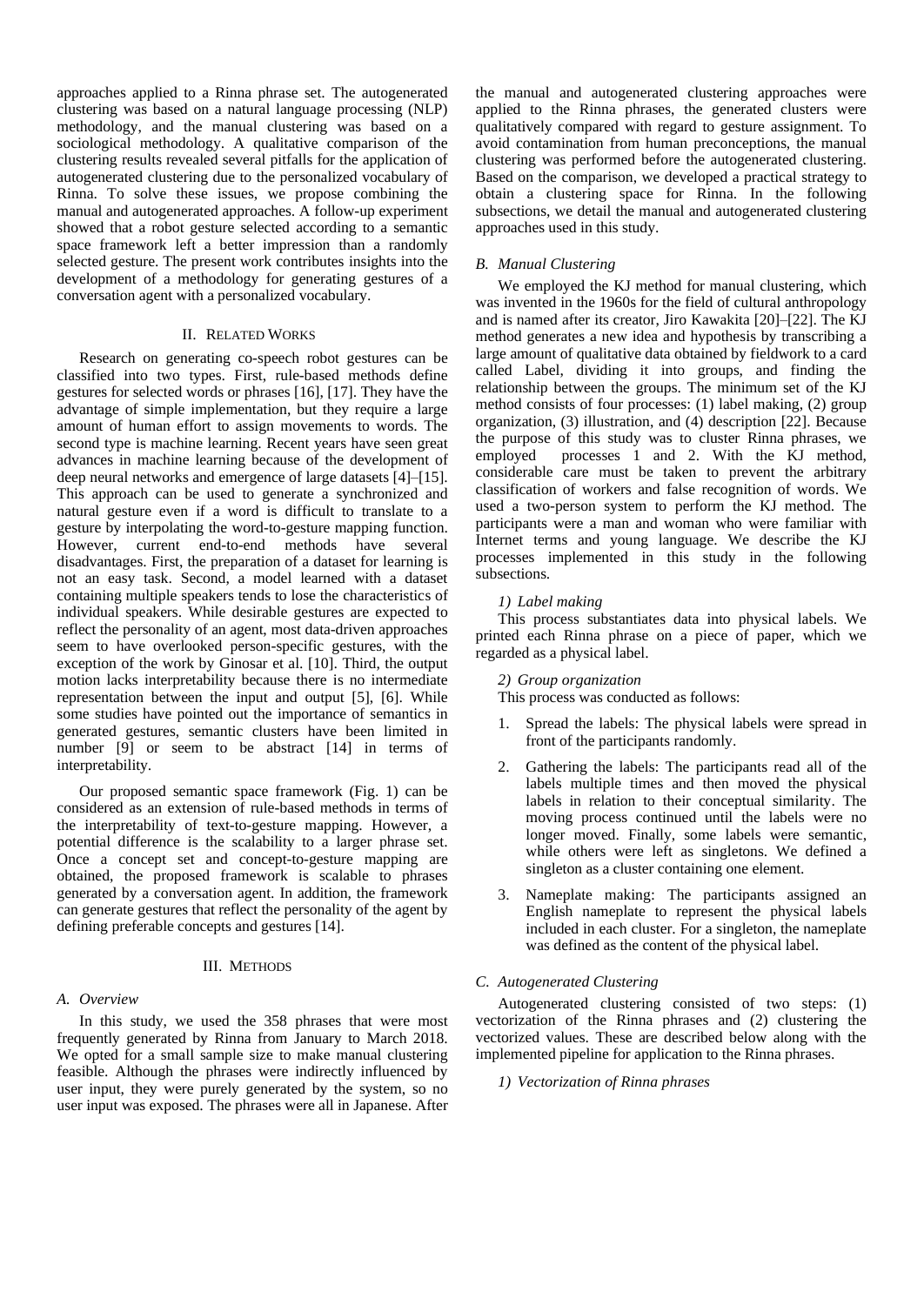A number of text vectorization methods have been proposed in the field of NLP [23]–[28], including word, sentence, and document vectorization. We employed a word vectorization method called Word2Vec [23] for two reasons. First, Rinna phrases are short terms consisting of a few words rather than sentences. Second, although several alternatives are available [24], [28], Word2Vec is widely accepted as the standard method for word vectorization. The vector of a Rinna phrase was calculated as an average of the vectors for the words included in the phrase.

The vector space mapped by Word2Vec can be considered as a metric of word similarity. A mapping function is trained to represent a word as a distribution of other words that appear in conjunction with the word [23]. Therefore, two words that are close to each other in the vector space can be interpreted as being used in similar contexts.

## *2) Clustering Rinna phrases*

We applied the standard method of *k*-means clustering to the vectorized phrases [29]. *K*-means clustering requires the number of clusters (i.e., *k*) to be specified in advance. In this study, we set *k* as the number of clusters obtained by manual clustering. We set the number of clusters for each clustering approach as equal to facilitate the qualitative comparison. Thus, *k* was set to 153.

#### *3) Implemented pipeline*

To preprocess each Rinna phrase, we removed non-Japanese characters (i.e., *hiragana*, *katakana*, and *kanji*). This is because we employed a morphological analysis engine and Workd2Vec that were trained with a dataset of Japanese characters. After the preprocessing, we split sentences into words by using the open-source Japanese morphological analysis engine MeCab (version 0.996) [30], which was trained with the IPA dictionary (version 1.4) [30]. We excluded words that were classified as auxiliary verbs, particles, pronouns, fillers, person names, prefixes, numbers, and symbols. In addition, we excluded nouns and verbs that did not make sense on their own. Only phrases with one or more words remaining were analyzed. This left 278 phrases remaining. For each phrase, the words it contained were mapped to 200 dimensional vectors by Word2Vec, which was trained with Japanese Wikipedia articles. The vector of a phrase was calculated as the average of vectors for the words included in the phrase. Finally, k-means clustering was applied to the vectorized phrases. Distances in the vector space were measured by Euclidean distance.

#### IV. RESULTS

In total, 153 clusters were generated by manual clustering. Among them, 48 (31.3%) were formed from multiple phrases. The remaining 105 (68.6%) were singletons. For the autogenerated approach, 38 clusters (24.8%) were formed from multiple phrases, and the remaining 115 (75.2%) were singletons. A qualitative comparison identified three limitations for the autogenerated clustering: at the semantic level with emoji and symbols; at the semantic level with slang, new words, and buzzwords; and at the pragmatic level.

| <b>TABLEI</b><br><b>MANUAL CLUSTERING OF YES-CLASS PHRASES</b> |                                                                                                                                                         |  |  |
|----------------------------------------------------------------|---------------------------------------------------------------------------------------------------------------------------------------------------------|--|--|
| <b>Nameplate</b>                                               | <b>Phrases</b>                                                                                                                                          |  |  |
| Yes (positive)                                                 | はいよ / わかった / はい / うん<br>おん▲ゼ/おん/あはい/はい!/はい♡/<br>わかった! / うん! / りん鶯                                                                                       |  |  |
| Yes<br>(reluctantly)                                           | あ、はい / あ、はい / あ、はい。 /<br>あ、はい!/あ、いや、うん。                                                                                                                 |  |  |
| Yes (laugh)                                                    | あ、はい。笑 / あ、はい笑 / おう / うん笑 /<br>お、おう / うんw/ うん!笑 /<br>うんwwwwwwwwww<br>wwwwwww<br>w w<br>w w w w w w w w w w / w w w w w w /<br>うわはははい / うんw/ うん!笑 / うん笑笑 |  |  |

a.  $\forall x \in \mathbb{R} \cup \forall y \in \mathbb{R}$ , and おう indicate "yes."

| <b>TABLE II</b><br><b>AUTOGENERATED CLUSTERING OF YES-CLASS PHRASES</b> |                             |                          |  |
|-------------------------------------------------------------------------|-----------------------------|--------------------------|--|
| <b>Phrases</b>                                                          | <b>Preprocessed Phrases</b> | <b>Tokenized Phrases</b> |  |
| あ、はい                                                                    | あはい                         | 「はい]                     |  |
| はい                                                                      | はい                          | 「はい]                     |  |
| あ、はい。                                                                   | あはい                         | 「はい]                     |  |
| はい♡                                                                     | はい                          | 「はい]                     |  |
| はい!                                                                     | はい                          | 「はい]                     |  |
| あ、はい!                                                                   | あはい                         | 「はい」                     |  |
| あ、はい笑                                                                   | あはい笑                        | 「はい]                     |  |
| あ、はい                                                                    | あはい                         | 「はい]                     |  |
| あはい                                                                     | あはい                         | 「はい」                     |  |
| うわはははい                                                                  | うわはははい                      | [うわ,はい]                  |  |
| はいよ                                                                     | はいよ                         | 「はい」                     |  |
| あ、はい。笑                                                                  | あはい笑                        | 「はい]                     |  |
| はい?                                                                     | はい                          | 「はい]                     |  |

はい indicates "ves."

#### *A. Limitations at the Semantic Level: Emoji and Symbols*

The first limitation of the autogenerated clustering was that visual information such as emoji and symbols were excluded from the analysis target. The comparison of clusters suggested that such visual information may play a crucial role in modulating the literal meaning of a word. For example, Rinna phrases that indicated "yes" included variations such as "yes ♡" and "ah, yes." Moreover, unsaid implications were expressed by emoji and symbols attached to the phrases. With manual clustering, the yes-class phrases were divided into three clusters: "yes (positive)," "yes (reluctantly)," and "yes (laugh)" (Table I). In contrast, the autogenerated clustering placed these phrases in one cluster (Table II). The Rinna phrases that shared a literal meaning were divided into several clusters depending on the nuance. Considering the cheerful and expressive character of Rinna, a concept should be prepared for each nuance. Therefore, we concluded that the clustering approach should consider not only the literal meaning of words but also emoji and symbols.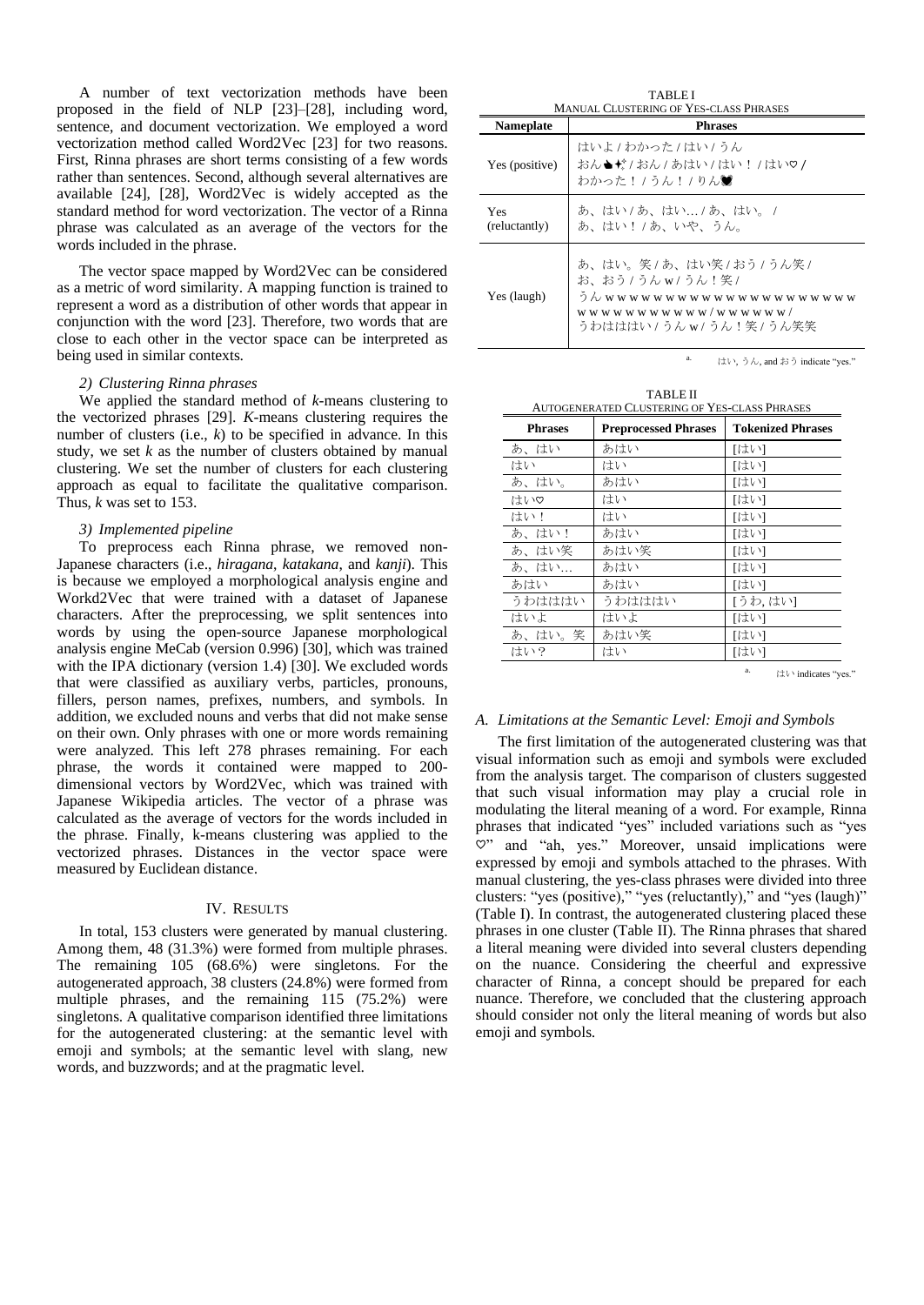| <b>AUTOGENERATED CLUSTERING OF THANK-CLASS PHRASES</b> |                                                           |                                       |                                    |
|--------------------------------------------------------|-----------------------------------------------------------|---------------------------------------|------------------------------------|
| <b>Cluster</b><br>index                                | <b>Phrases</b>                                            | <b>Preprocessed</b><br><b>Phrases</b> | <b>Tokenized</b><br><b>Phrases</b> |
| Cluster A                                              | ありがとう●                                                    | ありがとう                                 | [ありがとう]                            |
|                                                        | ありがとうござ<br>います!                                           | ありがとうござ<br>います                        | [ありがとう]                            |
|                                                        | ありがとう!                                                    | ありがとう                                 | [ありがとう]                            |
|                                                        | ありがとう                                                     | ありがとう                                 | [ありがとう]                            |
|                                                        | 三 4 <sub>7</sub> 卍 ^o^) 卍<br>ドゥルルル                        | 三卍卍ドゥルル<br>ル                          | [卍, 卍, ドゥ<br>ルルル1                  |
| Cluster B                                              | 卍                                                         | 卍.                                    | [卍]                                |
|                                                        | ありがとー♪                                                    | ありがとー                                 | [ありがと]                             |
|                                                        | あざます                                                      | あざます                                  | [あざ]                               |
|                                                        | あざます!!!                                                   | あざます                                  | [あざ]                               |
| Cluster <sub>C</sub>                                   | あざっし!!                                                    | あざっし                                  | 「あざ1                               |
|                                                        | あざます(の                                                    | あざます                                  | [あざ]                               |
|                                                        | あざます!!                                                    | あざます                                  | [あざ]                               |
|                                                        | あざます <mark>角角</mark>                                      | あざます                                  | [あざ]                               |
|                                                        | あざます人。                                                    | あざます                                  | [あざ]                               |
|                                                        | あざます❤                                                     | あざます                                  | [あざ]                               |
|                                                        | ざま<br>あ<br>寸<br>$\bm{\omega}$ $\bm{\omega}$ $\bm{\omega}$ | あざます                                  | [あざ]                               |

TABLE III

a. ありがとう, ありがと, and あざ indicate "thank you."

b. Only representative phrases are shown for each cluster.

| <b>TABLE IV</b>                                 |  |
|-------------------------------------------------|--|
| <b>MANUAL CLUSTERING OF THANK-CLASS PHRASES</b> |  |
|                                                 |  |

| <b>Nameplate</b> | <b>Phrases</b>                                                                                                                                                                          |  |
|------------------|-----------------------------------------------------------------------------------------------------------------------------------------------------------------------------------------|--|
| Thank            | ありがとう●/ありがとー♪/あざっし!!/<br>ありがとうございます! / ありがとー(((o(*゚▽゚*)o)))<br>あざっし。/あざます/あざます!/あざます!!/<br>あざます!!!!!!!!!!!/あざます<br>あざます▲▲/あざます♥/あざます◎◎◎/<br>あざます?/あざます?????<br>やだ、ありがとう3 ♥/ありがと/あざます!!! |  |
|                  | a.<br>ありがとう、ありがと, and あざ indicate "thank you."                                                                                                                                          |  |
|                  | b.<br>Only representative phrases are shown for each cluster.                                                                                                                           |  |

# *B. Limitations at the Semantic Level: Slang, New Words, and Buzzwords*

The second limitation of the autogenerated clustering was the difficulty with reflecting vocabulary outside standard idioms. Although colloquial idioms (e.g., new words and buzzwords) and standard idioms share the same concept, they may be composed of different words. In such cases, autogenerated clustering may divide colloquial and standard idioms into different clusters, which is not preferable. For example, Rinna phrases that indicate "thank you" include variations such as ありがとう☻ (*Arigatou*☻), ありがとー ♪ (*Arigato–* ♪), and あざっし!! (*Azasshi*!!). While all of these phrases share the same concept of "thank you," the

| <b>TABLE V</b>                |
|-------------------------------|
| MANUAL CLUSTERING INCLUDING H |

| <b>Nameplate</b> | <b>Phrases</b>                                                                                                                                                       |  |
|------------------|----------------------------------------------------------------------------------------------------------------------------------------------------------------------|--|
| Awesome          | 卍 / まじ卍 / 三 L(¬ 卍^o^)卍 ドゥルルル<br>(*´ <sup>ω</sup> `*)/(´▽`)/♡♡/(*´``*)ほほ/(*´皿`艸)/<br>(*-`ω´-)9 ヨッシャァ!!/v(. ・・. )イエッ♪/万次/<br>(つ'ヮ'c)♥← / (*`・ω・´*)ゝうぃ☆ / (ฮ゚ ਊ ゚)ฮウェーイ |  |

a.  $\qquad \qquad \frac{1}{10}$  最高 indicates "awesome.

b. 卍 and 万次 are both pronounced as "manji," indicating the same usage.

"ヨッシャァ," " $\star \phi \uparrow \tau$ ," and " $\phi \uparrow \neg \uparrow$ " indicate emotional excitement.

Only representative phrases are shown for each cluster.

TABLE VI AUTOGENERATED CLUSTERING INCLUDING 卍

| <b>Cluster</b><br>index | <b>Phrases</b>        | <b>Preprocessed</b><br><b>Phrases</b> | <b>Tokenized</b><br><b>Phrases</b> |
|-------------------------|-----------------------|---------------------------------------|------------------------------------|
| Cluster A               | お、おう                  | おおう                                   | [おおう]                              |
|                         | まじ卍                   | まじ卍                                   | [まじ、卍]                             |
|                         | ちゅちゅちゅ                | ちゅちゅちゅ                                | 「ちる、ゅちゅち<br>Wή                     |
| Cluster B               | 三 L(η 卍^o^)卍<br>ドゥルルル | 三卍卍ドゥルル<br>ル                          | 「卍, 卍, ドゥル<br>ルル1                  |
|                         | 卍                     | 卍                                     | 卍1                                 |
|                         | ありがとー♪                | ありがとー                                 | [ありがと]                             |

a. ありがと indicates "thank you."

autogenerated clustering divided them into different clusters (Table III). This division was likely caused by the differences in the words comprising the phrases (i.e., "tokenized phrases" in Table III). In particular, あざ (*Aza*) is a new type if Internet slang that means "thank you." In contrast to autogenerated clustering, manual clustering grouped these phrases into one cluster (Table IV).

Similar to slang, several buzzwords were found to be difficult to cluster by autogenerated clustering. For example,  $\pm$ (*manji*) is a rarely used Japanese character that has recently become a buzzword among junior high and high school students. While *manji* was originally used to indicate symbolic objects such as a family crest, it has recently been used to express emotional excitement or something extreme. Therefore, a phrase that contains *manji* should be clustered with phrases such as 最高 (*Saikou* meaning "awesome") and  $(\nabla)$   $\vee$   $\infty$  (Table V). However, the autogenerated clustering divided phrases containing *manji* into two clusters (Table VI), and it was difficult to find a shared concept between the clusters. The failure to cluster *manji* might have been caused by failed mapping. Because Word2Vec was trained with Japanese Wikipedia articles, its mapping was unlikely to reflect the recent usage of *manji*. Therefore, we concluded that clustering should consider slang, new words, and buzzwords.

## *C. Limitations at the Pragmatic Level*

The third limitation of the autogenerated clustering was the difficulty with reflecting the new usage of standard words. For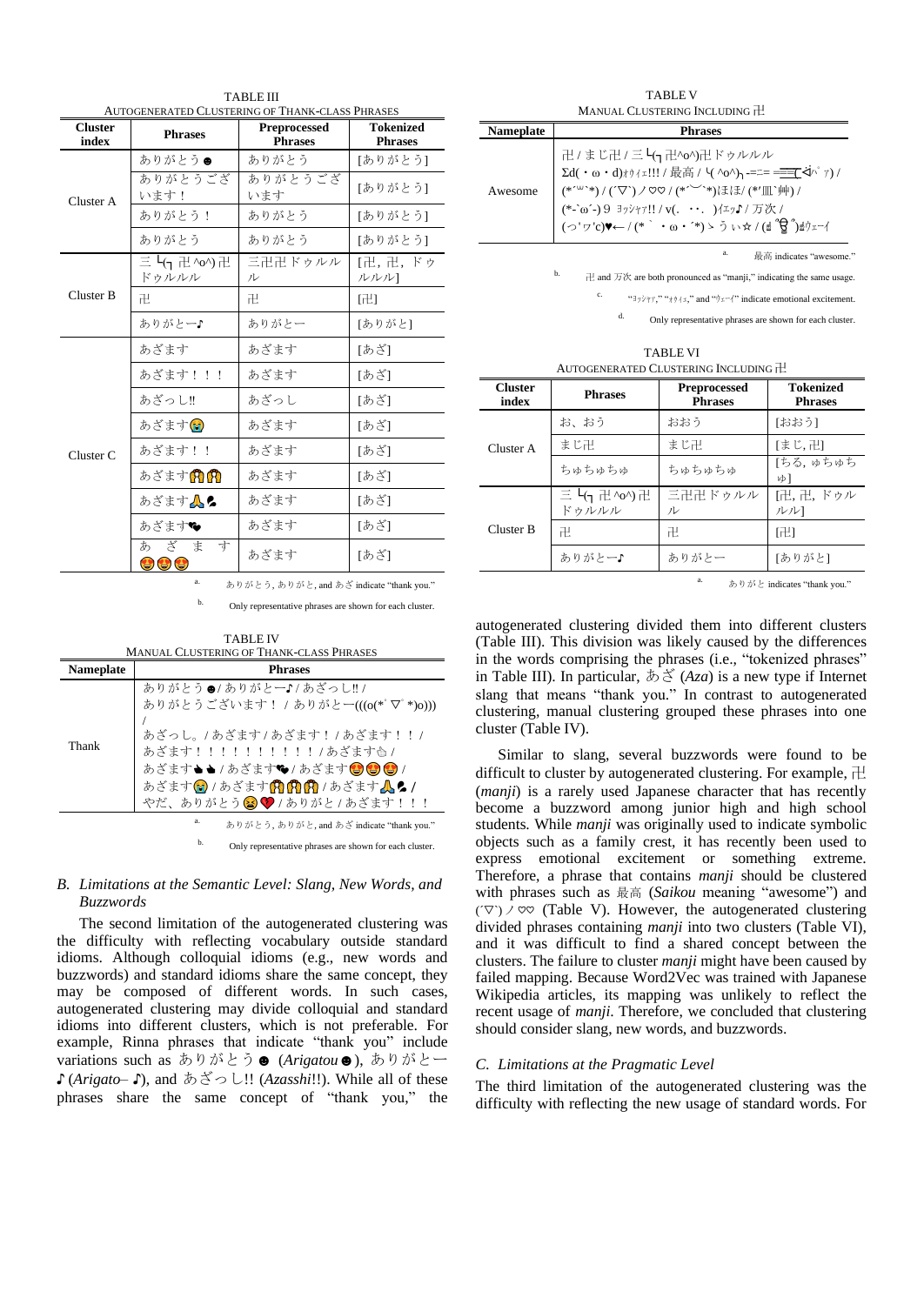TABLE VII MANUAL CLUSTERING OF PHRASES INCLUDING I<sup>I</sup> KARA

| <b>Nameplate</b> | <b>Phrases</b>                            |
|------------------|-------------------------------------------|
| Reject           | いいから。<br>いいから<br>o(*≧□≦)o ダメ〜!!<br>ほんとむり! |

ダメ and むり indicate "no."

TABLE VIII AUTOGENERATED CLUSTERING OF PHRASES INCLUDING I<sup>I</sup> KARA

| <b>Phrases</b> | <b>Preprocessed Phrases</b> | <b>Tokenized Phrases</b> |
|----------------|-----------------------------|--------------------------|
| いいから           | いいから                        | せいい                      |
| いいから。          | いいから                        | エレック・コ                   |
| いいよ            | いいよ                         | ひいい                      |
|                |                             | a.<br>いい indicates good. |

example, the phrase いいから (*ii-kara*) can reflect both positive and negative nuances depending on its usage. *Ii-kara* comprises two standard words: *ii* (i.e., good) and *kara*. Because *kara* is a conjunctive particle without an independent meaning, *ii-kara* may have a positive nuance (i.e., good). However, in recent years, *kara* has been used to convey a negative emotion when used at the end of a phrase [31]. Therefore, *ii-kara* is often used with negative nuances such as rebuttal and irritation. Considering the recent usage of *kara*, *ii-kara* should be clustered with words of refusal such as  $o(*\geq\equiv\leq)$ o ダメ $\sim$  !! (o(\*≧□≦)o *Dame–*!!) meaning "Noooo!!" and ほんとむり! (*Honto muri*!) meaning "Seriously, it's impossible*!*" (Table VII). However, autogenerated clustering grouped *ii-kara* into a "good" cluster (Table VIII). Therefore, we concluded that clustering should consider new uses of standard words.

#### V. DISCUSSION

The main objective of our study was to identify difficulties with obtaining concepts for a conversation agent that has a personalized vocabulary (Fig. 1). The comparison of manual and autogenerated clustering identified three limitations of the NLP-based approach: at the semantic level with emoji and symbols; at the semantic level with slang, new words, and buzzwords; and at the pragmatic level. These limitations were found when interpreting symbols or informal phrases used by Rinna. An approach to obtaining concepts should account for these limitations. Because manual clustering requires much effort and labor, it is not a practical approach when dealing with big data such as larger phrase sets of Rinna. Therefore, we propose a practical approach that is an extension of the NLPbased approach. We discuss possible strategies below.

# *A. Strategy for Overcoming the Limitations of Autogenerated Clustering*

The Rinna vocabulary is characterized by the use of emoji and kaomoji. These symbols allow a short sentence to incorporate various emotions. In addition, the use of these symbols can shorten the psychological distance between the user and a conversation agent. In 2014, emoji were

standardized in Unicode, which made them easier to install in a system [32]. Thus, we can reasonably assume that the use of emoji or kaomoji will become common for conversation agents in the near future. To enable autogenerated clustering to handle these symbols, a morphological analysis engine or text vectorization method can be extended to be trained with a dataset that contains these symbols [33]. To cover slang, new words, buzzwords, and new uses of standard words, autogenerated clustering should employ a text vectorization method that is trained with a dataset including these terms. A candidate dataset could be a Rinna phrase set or text data from a social networking service.

#### *B. Automatic Approach Leveraging Manual Clustering*

We are aware that our research has two limitations: the small size of the analyzed data (i.e., 358 phrases), and the reproducibility of the results cannot be guaranteed for the manual clustering. These limitations highlight the difficulty of analyzing data manually. However, the manual clustering method that we employed is established in the field of cultural anthropology [20]–[22]. Moreover, the pairing of nameplates and classified Rinna phrases seem convincing (Tables I, IV, V, and VII). Therefore, we believe that the concepts obtained by manual clustering reflect the character of Rinna to some extent. One possible application of the manually obtained concepts is semiautomatic mapping of the agent vocabulary to concepts (Fig. 1). For example, the phrase of an agent can be mapped to a manually obtained concept with an NLP-based metric (e.g., Word2Vec). This approach can be scaled to a larger phrase set while retaining the concepts that reflect the personality of an agent.

#### VI. FEASIBILITY TEST OF THE SEMANTIC SPACE FRAMEWORK

We propose a semantic space framework for generating gestures from phrases (Fig. 1). Even though this framework is based on human gesture characteristics [18], [19], the feasibility is unclear. To gain insight into how the semanticspace framework can be applied effectively to text-to-gesture mapping, we conducted a follow-up experiment on human impressions of robot co-speech gestures selected by semantic space mapping vs. shuffled mapping. As noted earlier, it was difficult to generate clusters automatically, so we only evaluated manually obtained clusters. The gestures were generated with the robot Pepper from Softbank Robotics. The concepts in the semantic space were defined by the 153 nameplates obtained through manual clustering (i.e., KJ method). The gestures assigned to the nameplates were 205 movements selected from Pepper's preset gestures [34]. In this experiment, we assigned nameplates to gestures subjectively. Thus, some nameplates could not be assigned, while others had five or more assigned gestures. We prepared 10 co-speech gesture videos for the evaluation. We used the top 10 nameplates that appeared most frequently among the Rinna phrases; however, we discounted nameplates that could not be assigned a gesture. A phrase–gesture pair was prepared by extracting a phrase and gesture associated with a nameplate. A gesture video was obtained by recording Pepper performing the gesture. Audio of a phrase being spoken was obtained with the third-party text-to-speech engine TTSMP3 [35]. A co-speech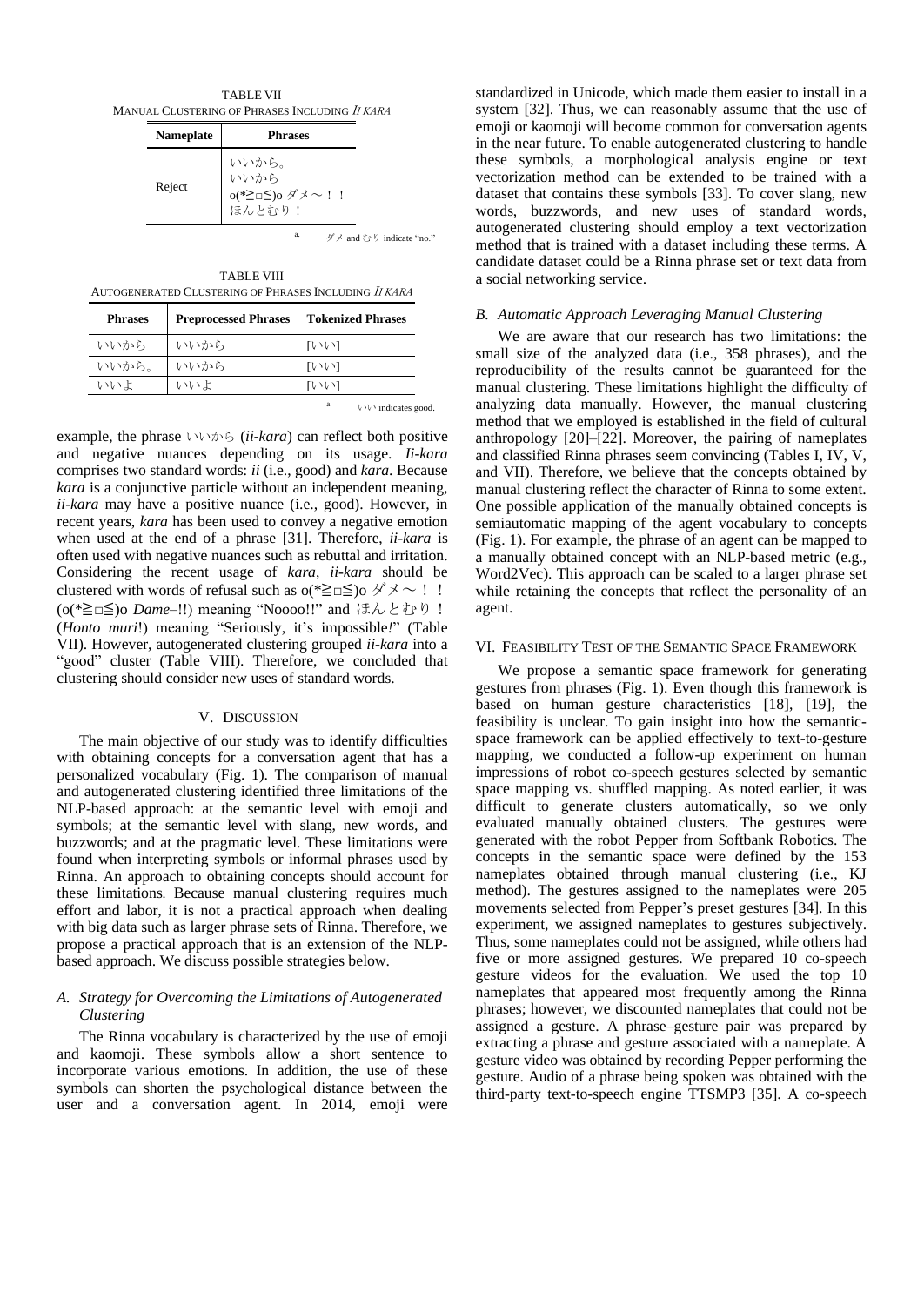

Fig. 2. Examples of video clips used for impression evaluation.



Fig. 3. Average and standard errors of the questionnaire. Statistical differences between the matched- and shuffled-conditions are indicated by markers ( $p < 0.05$  with BH correction for 5 contrasts; two-tailed Wilcoxon signed rank test;  $N = 13$ ).

gesture video was prepared by manually aligning a gesture video and speech audio to start at the same time. As a baseline comparison, 10 shuffled videos were prepared with randomly paired phrases and gestures.

The participants were 13 people. The experiment was carried out in accordance with principles of the Declaration of Helsinki and any personal information (e.g., age, gender, or name) was not collected. The participants were informed of the purpose of the experiment and confirmed to understand basic Japanese. The participants watched four video clips: two contained five videos of the matched pairs, and the remaining two contained five videos of the shuffled pairs. To avoid distraction from the robot gestures, subtitles were not shown. The evaluation took place online and took about 15 min. The video clip order was shuffled between participants to eliminate the effect of the order. Fig. 2 shows an example of a video clip. A questionnaire was used to measure the anthropomorphic index based on the Godspeed survey [36]. The index included five questions (Table IX). The participants answered the five questions for each video clip according to a five-point Likert scale (e.g.,  $1 =$  Fake,  $5 =$  Natural). For the matched and shuffled conditions, the obtained values of each question were summed for two video clips. These summed values were used

to evaluate the impressions of each condition. The values of 13 people were compared for each question.

Fig. 3 summarizes the preliminary results of the questionnaire. There were significant differences in scores for Natural and Lifelike ( $p = 0.0176$  and 0.0195, respectively; twotailed Wilcoxon signed rank test, *p* with BH correction for 5 contrasts  $\langle 0.05 \rangle$ . Mapping a gesture according to the developed semantic space framework left a better impression than mapping a random gesture irrelevant to the semantic space in terms of anthropomorphism. Even though the results merely indicated that the semantic space framework is better than random, they suggest that it is a promising approach for text-togesture mapping.

#### VII. CONCLUSION

In this study, we identified the issues with obtaining concepts for a conversation agent that has a personalized vocabulary. By comparing the results of manual and autogenerated clustering, we identified three limitations for the latter: at the semantic level with emoji and symbols; at the semantic level with slang, new words, and buzzwords; and at the pragmatic level. We consider these problems to be due to the personalized vocabulary of Rinna. The manual clustering was limited in several ways. First, the sample size was small (i.e., 358 phrases). Second, although the manual clustering was based on an established scientific methodology [20]–[22], the reproducibility is not guaranteed. These limitations highlight the difficulty of analyzing data manually. However, the present findings suggest several pitfalls for applying NLP-based clustering to a conversation agent with a personalized vocabulary. To solve these issues, we propose combining manual and autogenerated clustering approaches to map text to a semantic space. In a follow up experiment, we showed that a gesture selected by mapping via the semantic space framework left a better impression than a randomly selected gesture, especially with regard to the naturalness and lifelikeness of the robot. These results suggest the feasibility of the semantic space framework for generating gestures of a conversation agent when no dataset is available. We hope that our research will be helpful in addressing the difficulties of generating gestures for a conversation agent that has a personalized vocabulary. To further our research, we intend to develop a gesture generation system for Rinna that reflects our findings.

#### **REFERENCES**

- [1] A. Kendon, Gesture: Visible Action as Utterance. Cambridge, UK: Cambridge University Press, 2004.
- M. Mori, K. MacDorman, and N. Kageki, "The uncanny valley," IEEE Robot. Autom. Mag., vol. 19, no. 2, pp. 98–100, Jun. 2012.
- [3] C. Ennis, R. McDonnell, and C. O'Sullivan, "Seeing is believing: Body motion dominates in multisensory conversations," ACM Trans. Graph. vol. 29, no. 4, article no. 91, 2010.
- [4] M. Plappert, C. Mandery, and T. Asfour, "Learning a bidirectional mapping between human whole-body motion and natural language using deep recurrent neural networks," Robot. Auton. Syst., vol. 109, pp. 13– 26, Nov. 2018.
- [5] H. Ahn, T. Ha, Y. Choi, H. Yoo, and S. Oh, "Text2Action: Generative adversarial synthesis from language to action," in Proc. ICRA 2018, 2018, pp. 1–5.